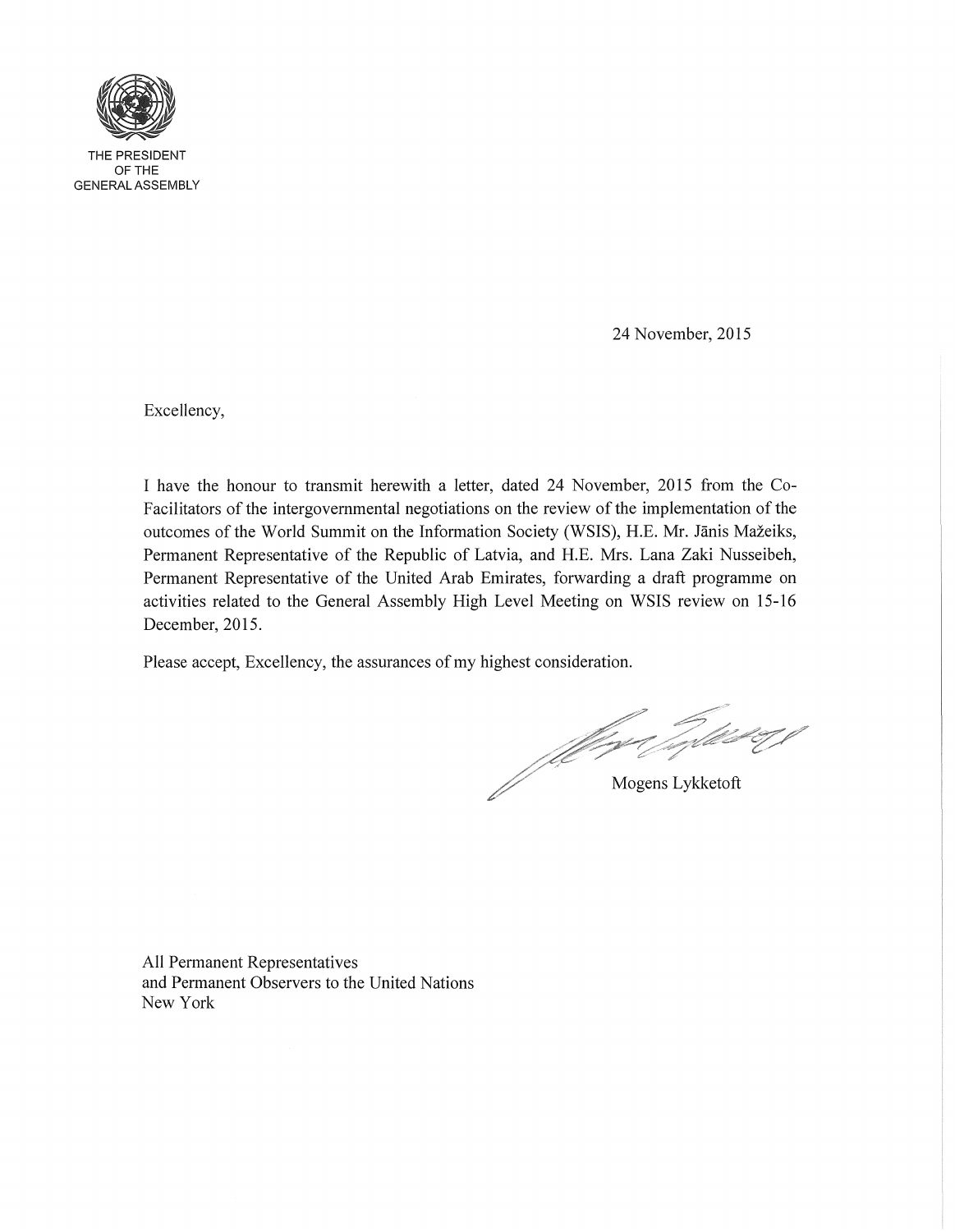

Permanent Mission of Latvia to the United Nations



PERMANENT MISSION OF THE UNITED ARAB EMIRATES TO THE UNITED NATIONS NEW YORK

24 November 2015

Excellencies, dear colleagues,

On behalf of the event organizers, we are pleased to communicate the draft programme of activities related to the High-Level Meeting that concludes the General Assembly's ten-year review of the outcomes of the World Summit on the Information Society (WSIS).

Representing the work of many parties, the draft programme includes three, mutually-reinforcing streams, as well as a complementary fourth process, which collectively offer a rich set of engagement opportunities for all delegations:

- 1. The plenary, on 15-16 December in accordance General Assembly rules of procedure, will feature consecutive statements from Member States and non-government entities.
- 2. The annual GemTech Awards, organized by UN Women and ITU on the evening of 14 December, recognize outstanding efforts to ensure that girls and women achieve digital equality in all its dimensions.
- 3. Sixteen side events, organized by Member States, UN agencies, and non-government stakeholders between 14 and 16 December, will offer interactive exchange on key topics cited in the review and future action.
- 4. While a separate process from the WSIS review, the UN Counter-Terrorism Committee and its Executive Directorate will host a series of discussions on human rights and terrorist use of ICTs on 16 and 17 December - which are open to all Member States, Permanent Observers Missions, and invited organizations, and offer expert views on issues that have been raised in the WSIS review.

We would particularly like to draw your attention to two events.

On the morning of 15 December from 9:00 to 9:45 am in the Trusteeship Council, our missions will organize a special welcoming event for all delegates. Encapsulating the content and spirit of the review, the event will hear leading voices in the ICT sector discuss the last 10 years' progress and challenges, and suggested future action for the WSIS community.

On the evening of 15 December, from 18:00 to 20:00, we would like to cordially invite all delegates to a reception in the UN Delegates Dining Room and to join us in celebrating the hard work and achievements of the last six months.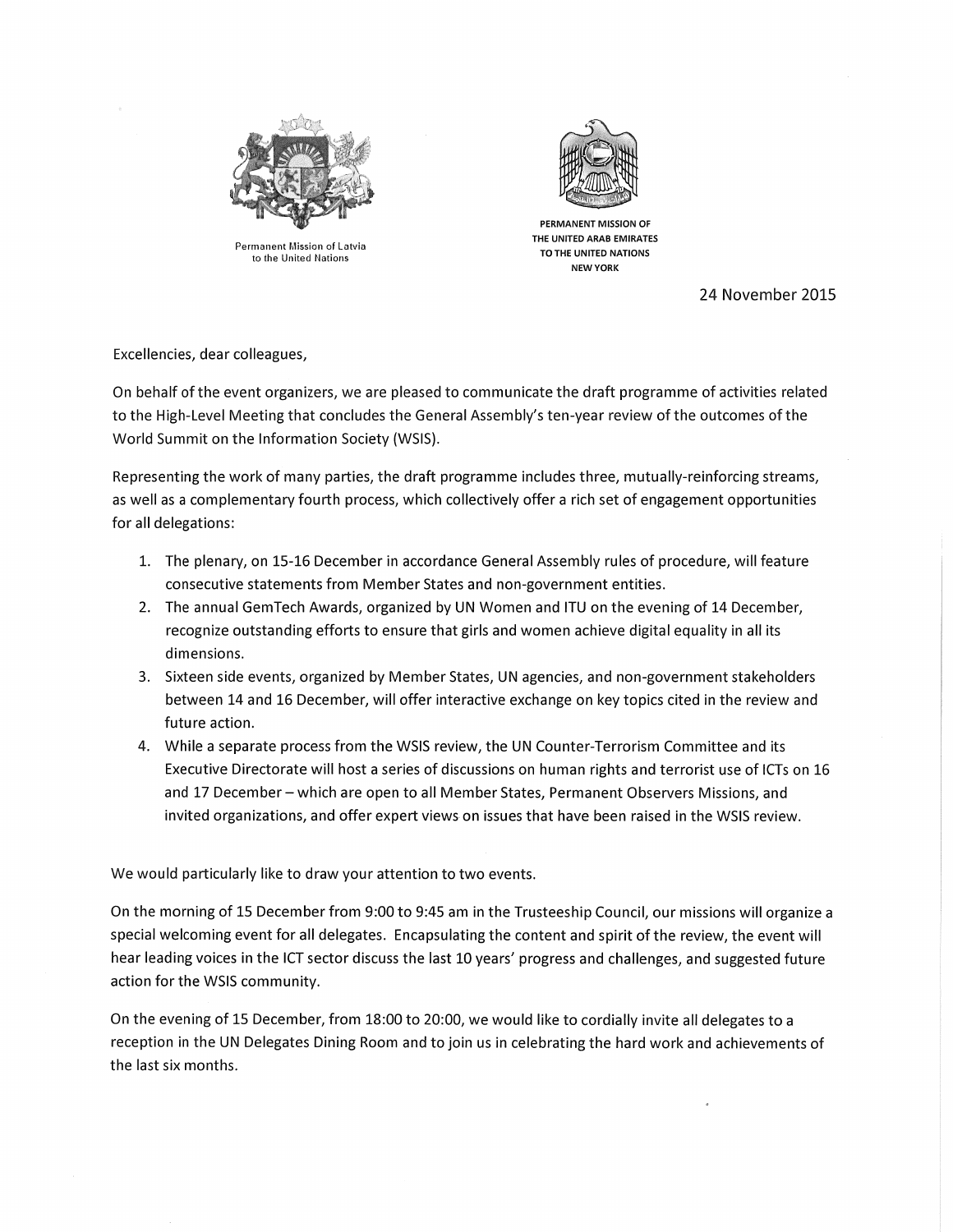Further information on all events is available through http://unpan3.un.org/wsis10/, and we will circulate an updated programme before the High-Level Meeting. Registration for the GemTech Awards is through http://gem-tech-awards2015.eventbrite.com; registration for other elements of the programme is through http://unpan3.un.org/wsis10/.

Thank you, and we look forward to your engagement in December,

 $\mathscr{A}$  $\overbrace{...}$  $\longrightarrow$ 

Jānis Mažeiks Ambassador Permanent Representative Republic of Latvia

Lana Z. Nusseibeh Ambassador Permanent Representative United Arab Emirates

All Permanent Representatives and Permanent Observers to the United Nations New York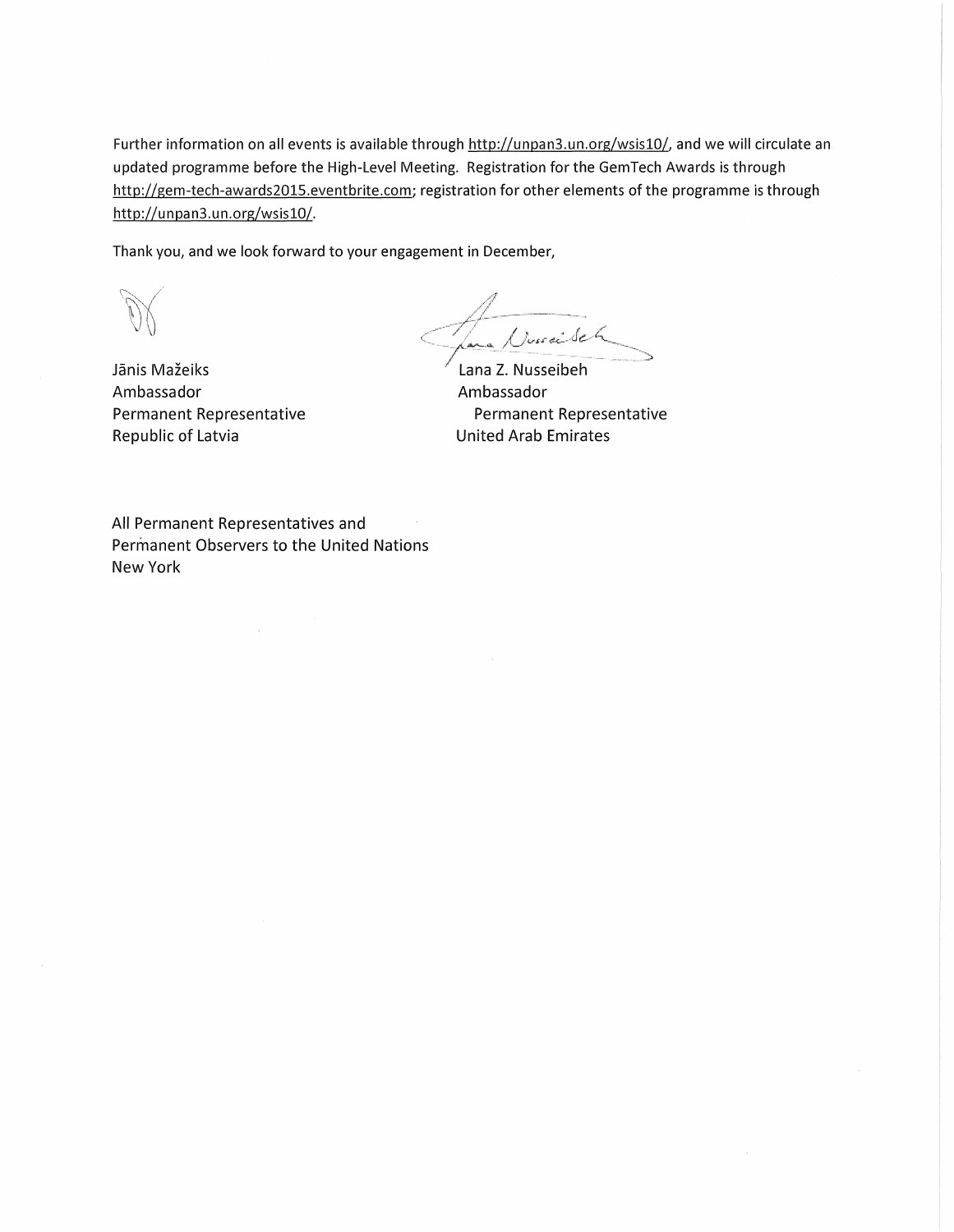| Mon, Dec 14                  | Event                                            | Organizer                     | <b>Contact email</b>                                                        |
|------------------------------|--------------------------------------------------|-------------------------------|-----------------------------------------------------------------------------|
| $13:15 - 14:45$              | IGF: Internet                                    | Mission of                    | Amb. Benedicto Fonseca                                                      |
| <b>WSIS</b>                  | Governance                                       | <b>Brazil and</b>             | (benedicto.fonseca@itamaraty.go                                             |
|                              | Empowering                                       | Internet                      | $\underline{v.br}$                                                          |
|                              | Sustainable                                      | Governance                    |                                                                             |
|                              | Development                                      | Forum                         |                                                                             |
|                              |                                                  | organizers                    |                                                                             |
| $13:15 - 14:30$              | Dot Africa gTLD: The                             | <b>ZACR Dot</b>               | Lucky Masilela                                                              |
| <b>WSIS</b>                  | hope for realising                               | Africa, Mission               | (Lucky@registry.net.za)                                                     |
|                              | Africa's Digital                                 | of African                    |                                                                             |
|                              | Presence                                         | Union                         |                                                                             |
| $13:15 - 14:30$              | Strengthening the                                | <b>ITU</b>                    | Sharon London (london@un.org)                                               |
| <b>WSIS</b>                  | impact of WSIS action                            |                               |                                                                             |
|                              | lines for sustainable                            |                               |                                                                             |
|                              | development:                                     |                               |                                                                             |
|                              | showcasing best                                  |                               |                                                                             |
|                              | practices, transferring<br>know-how, fostering   |                               |                                                                             |
|                              | partnerships                                     |                               |                                                                             |
| 18:00 - 20:00                | <b>GemTech Awards</b>                            | UN Women,                     | Jennifer Breslin                                                            |
|                              |                                                  | <b>ITU</b>                    | (jennifer.breslin@unwomen.org);                                             |
|                              |                                                  |                               | Sharon London (london@un.org)                                               |
|                              | <b>Event</b>                                     | Organizer                     | <b>Contact email</b>                                                        |
|                              |                                                  |                               |                                                                             |
| Tue, Dec 15<br>$9:00 - 9:45$ | Welcome                                          | Missions of                   |                                                                             |
| <b>WSIS</b>                  |                                                  | Latvia and the                | Dane McQueen<br>(d mcqueen@mofa.gov.ae);                                    |
|                              |                                                  | <b>United Arab</b>            | Peteris Podvinskis                                                          |
|                              |                                                  | Emirates                      | (Peteris.Podvinskis@mfa.gov.lv)                                             |
|                              |                                                  |                               |                                                                             |
| $10:00 - 13:00$              |                                                  |                               | Plenary of the General Assembly High-level Meeting on the overall review of |
| <b>WSIS</b>                  | the implementation of WSIS outcomes              |                               |                                                                             |
| 13:15 - 14:30                |                                                  |                               |                                                                             |
| <b>WSIS</b>                  | Building on WSIS+10:<br><b>Putting Knowledge</b> | <b>UNESCO</b>                 | Ricardo de Guimaraes Pinto                                                  |
|                              | Societies at the heart                           |                               | (r.de-guimaraes-<br>pinto@unesco.org)                                       |
|                              | of the 2030 Agenda                               |                               |                                                                             |
|                              |                                                  |                               |                                                                             |
|                              |                                                  |                               |                                                                             |
| $13:15 - 14:30$              | Women's                                          | Missions of                   |                                                                             |
| <b>WSIS</b>                  | Empowerment in the                               | Costa Rica,                   | Sharon London (london@un.org);<br>Christine Schneeberger                    |
|                              | Digital Age:                                     | Sweden,                       | (christine.schneeberger@eda.ad                                              |
|                              | <b>Implementing WSIS</b>                         | Switzerland and               | min.ch)                                                                     |
|                              | <b>Outcome and Agenda</b>                        | Tunisia; ITU; UN              |                                                                             |
|                              | 2030                                             | Women;                        |                                                                             |
|                              |                                                  | Microsoft                     |                                                                             |
| $13:15 - 14:30$<br>WSIS      | Digital economy and<br>sustainable               | ICC-BASIS,<br>AfICTA, African | Moctar Yedaly(YedalyM@africa-                                               |

 $\hat{\mathcal{A}}$ 

SCHEDULE OF EVENTS DURING THE WSIS+I0 GENERAL ASSEMBLY HIGH-LEVEl MEETING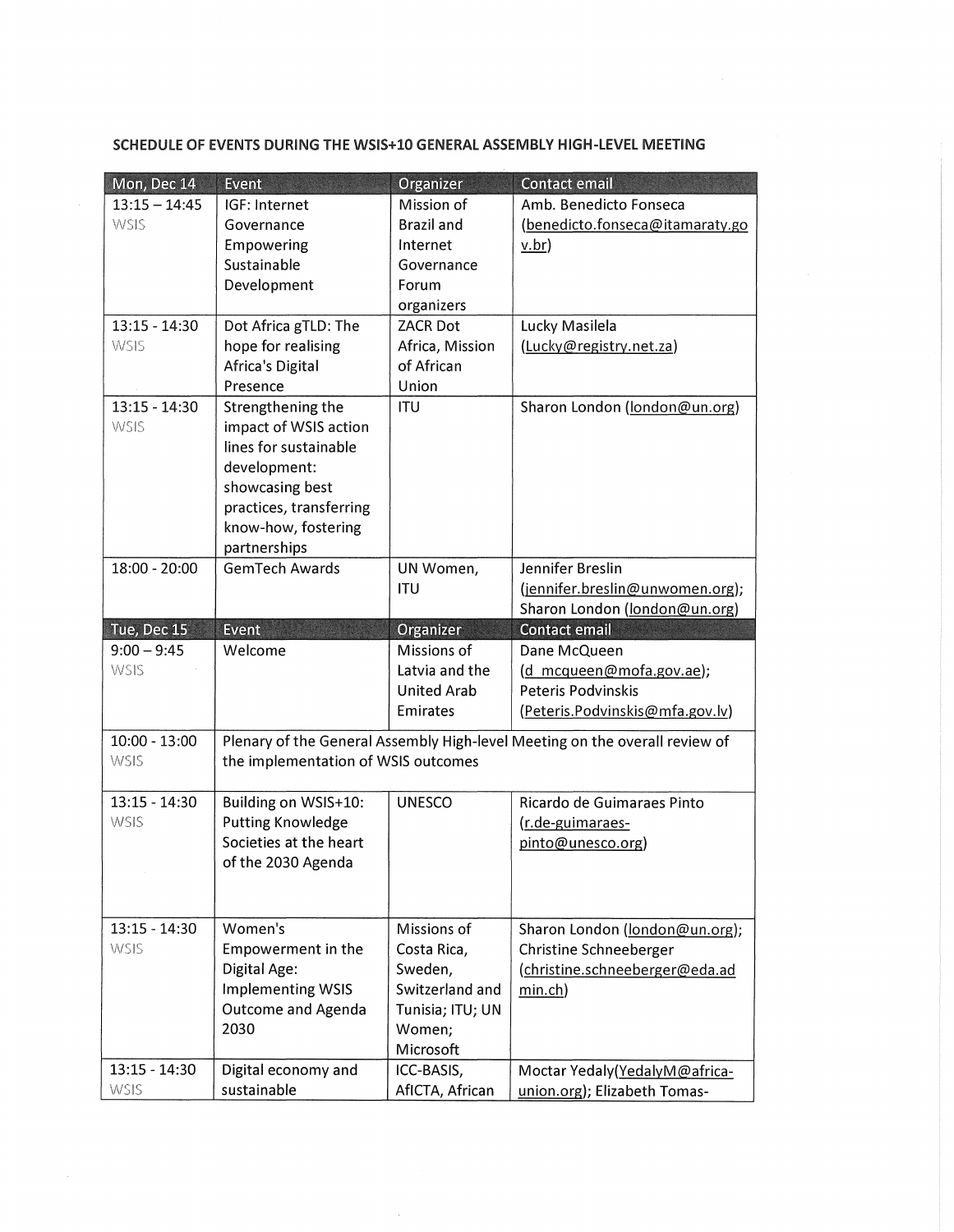|                 | development                         | Union                | Raynaud (etd@iccwbo.org)                                                    |  |  |
|-----------------|-------------------------------------|----------------------|-----------------------------------------------------------------------------|--|--|
| 15:00 - 18:00   |                                     |                      | Plenary of the General Assembly High-level Meeting on the overall review of |  |  |
| <b>WSIS</b>     | the implementation of WSIS outcomes |                      |                                                                             |  |  |
|                 |                                     |                      |                                                                             |  |  |
| 15:00 - 17:30   | Global Forum on Cyber               | Mission of the       | Eran Nagan                                                                  |  |  |
| <b>WSIS</b>     | expertise                           | <b>Netherlands</b>   | (eran.nagan@minbuza.nl)                                                     |  |  |
| 18:00 - 20:00   | Reception                           | Missions of          | Susan Ehtesham                                                              |  |  |
| <b>WSIS</b>     |                                     | Latvia and the       | (events1.ny@mofa.gov.ae);                                                   |  |  |
|                 |                                     | <b>United Arab</b>   | Peteris Podvinskis                                                          |  |  |
|                 |                                     | Emirates             | (Peteris.Podvinskis@mfa.gov.lv)                                             |  |  |
| Wed, Dec 16     | Event                               | Organizer            | <b>Contact email</b>                                                        |  |  |
| $9:00 - 11:00$  | eLAC 2018: building                 | Mission of           | Salvador De Lara                                                            |  |  |
| <b>WSIS</b>     | innovative and                      | Mexico and           | (sdelara@sre.gob.mx)                                                        |  |  |
|                 | inclusive digital                   | <b>ECLAC</b>         |                                                                             |  |  |
|                 | societies in Latin                  |                      |                                                                             |  |  |
|                 | America and Caribbean               |                      |                                                                             |  |  |
| $10:00 - 13:00$ |                                     |                      | Plenary of the General Assembly High-level Meeting on the overall review of |  |  |
| WSIS            | the implementation of WSIS outcomes |                      |                                                                             |  |  |
|                 |                                     |                      |                                                                             |  |  |
| $10:00 - 10:30$ | <b>Opening Plenary</b>              | Counter-             | Marc Porret (Porret@un.org)                                                 |  |  |
| <b>CTED</b>     | <b>Session for Technical</b>        | Terrorism            |                                                                             |  |  |
|                 | Meetings                            | Committee            |                                                                             |  |  |
|                 |                                     | Executive            |                                                                             |  |  |
|                 |                                     | Directorate          |                                                                             |  |  |
|                 |                                     | (CTED)               |                                                                             |  |  |
| $10:30 - 12:00$ | <b>Technical Meeting:</b>           | <b>CTED</b>          | Marc Porret (Porret@un.org)                                                 |  |  |
| <b>CTED</b>     | Current threats posed               |                      |                                                                             |  |  |
|                 | by use of the internet              |                      |                                                                             |  |  |
|                 | and social media for                |                      |                                                                             |  |  |
|                 | terrorist purposes                  |                      |                                                                             |  |  |
| 12:00 - 13:30   | <b>Technical Meeting:</b>           | <b>CTED</b>          | Marc Porret (Porret@un.org)                                                 |  |  |
| <b>CTED</b>     | <b>Future Threats from</b>          |                      |                                                                             |  |  |
|                 | the use of ICT to                   |                      |                                                                             |  |  |
|                 | commit terrorist acts               |                      |                                                                             |  |  |
|                 | and technical                       |                      |                                                                             |  |  |
|                 | challenges arising from             |                      |                                                                             |  |  |
|                 | emerging technologies               |                      |                                                                             |  |  |
| $13:15 - 14:30$ | Measuring the                       | Partnership on       | Scarlett Fondeur                                                            |  |  |
| <b>WSIS</b>     | information society:                | <b>Measuring ICT</b> | (scarlett.fondeur.gil@unctad.org)                                           |  |  |
|                 | ICT data for policy                 | for                  |                                                                             |  |  |
|                 | making and evaluation               | Development          |                                                                             |  |  |
| $13:15 - 14:30$ | Enabling a trusted                  | ITU                  | Sharon London (london@un.org)                                               |  |  |
| <b>WSIS</b>     | connected world                     |                      |                                                                             |  |  |
| $13:15 - 14:30$ | Bridging the digital                | International        | Elizabeth Tomas-Raynaud                                                     |  |  |
| WSIS            | divide through                      | Chamber of           | (etd@iccwbo.org)                                                            |  |  |
|                 | cybersecurity capacity              | Commerce             |                                                                             |  |  |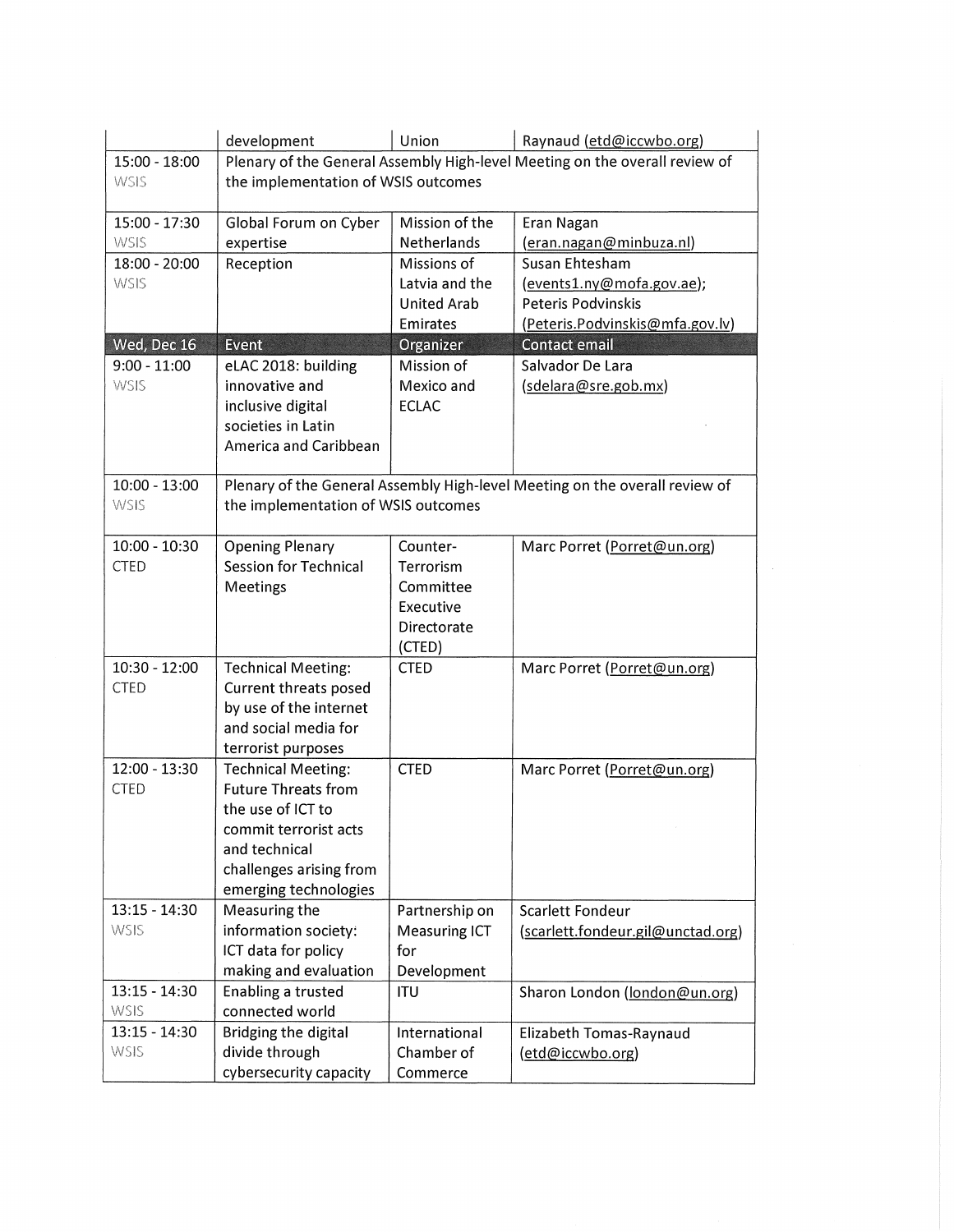|                                | building                                                                    |                     |                                  |  |  |
|--------------------------------|-----------------------------------------------------------------------------|---------------------|----------------------------------|--|--|
| $13:15 - 14:30$                | Towards 2030:                                                               | Mission of          | John Gilroy (John.Gilroy@dfa.ie) |  |  |
| <b>WSIS</b>                    | Technology, Innovation                                                      | Ireland and         |                                  |  |  |
|                                | and Data for                                                                | <b>Global Pulse</b> |                                  |  |  |
|                                | Sustainable<br>Development                                                  |                     |                                  |  |  |
| $13:15 - 14:30$                | Collaboration for                                                           | The Internet        | Constance Bommelaer              |  |  |
| <b>WSIS</b>                    | Access and connectivity                                                     | Society             | (Bommelaer@isoc.org)             |  |  |
|                                | in developing countries                                                     |                     |                                  |  |  |
|                                | - The best routes of the                                                    |                     |                                  |  |  |
|                                | past and the best                                                           |                     |                                  |  |  |
|                                | practices for the future                                                    |                     |                                  |  |  |
| $15:00 - 18:00$                | Plenary of the General Assembly High-level Meeting on the overall review of |                     |                                  |  |  |
| <b>WSIS</b>                    | the implementation of WSIS outcomes                                         |                     |                                  |  |  |
| $15:00 - 16:30$                | <b>Technical Meeting:</b>                                                   | <b>CTED</b>         | Marc Porret (Porret@un.org)      |  |  |
| <b>CTED</b>                    | Privacy and freedom of                                                      |                     |                                  |  |  |
|                                | expression                                                                  |                     |                                  |  |  |
| 16:30 - 18:00                  | <b>Technical Meeting:</b>                                                   | <b>CTED</b>         | Marc Porret (Porret@un.org)      |  |  |
| <b>CTED</b>                    | International                                                               |                     |                                  |  |  |
|                                | cooperation                                                                 |                     |                                  |  |  |
| Thu, Dec 17                    | <b>Event</b>                                                                | Organizer           | Contact email                    |  |  |
| $10:00 - 11:30$<br><b>CTED</b> | <b>Technical Meeting: Use</b><br>of internet and                            | <b>CTED</b>         | Marc Porret (Porret@un.org)      |  |  |
|                                |                                                                             |                     |                                  |  |  |
|                                |                                                                             |                     |                                  |  |  |
|                                | communications                                                              |                     |                                  |  |  |
|                                | technology for counter-<br>narrative purposes                               |                     |                                  |  |  |
| $11:30 - 13:00$                | <b>Technical Meeting:</b>                                                   | <b>CTED</b>         | Marc Porret (Porret@un.org)      |  |  |
| <b>CTED</b>                    | Role of private sector                                                      |                     |                                  |  |  |
|                                | to promote                                                                  |                     |                                  |  |  |
|                                | safety/stability/security                                                   |                     |                                  |  |  |
|                                | of cyberspace                                                               |                     |                                  |  |  |
| 13:00-13:15                    | Closing Plenary for                                                         | <b>CTED</b>         | Marc Porret (Porret@un.org)      |  |  |
| <b>CTED</b>                    | <b>Technical Meetings</b>                                                   |                     |                                  |  |  |
| 15:00 - 15:20                  | Opening Plenary                                                             | <b>CTED</b>         | Marc Porret (Porret@un.org)      |  |  |
| <b>CTED</b>                    | Session for Special<br>Meeting                                              |                     |                                  |  |  |
| $15:20 - 16:50$                | Special Meeting: The                                                        | <b>CTED</b>         | Marc Porret (Porret@un.org)      |  |  |
| <b>CTED</b>                    | threat and challenges                                                       |                     |                                  |  |  |
|                                | related to the use of                                                       |                     |                                  |  |  |
|                                | the internet and Social                                                     |                     |                                  |  |  |
|                                | Media for terrorist                                                         |                     |                                  |  |  |
|                                | purposes                                                                    |                     |                                  |  |  |
| 16:50 - 17:50                  | <b>Special Meeting:</b>                                                     | <b>CTED</b>         | Marc Porret (Porret@un.org)      |  |  |
| <b>CTED</b>                    | Collaboration between                                                       |                     |                                  |  |  |
|                                | the public and private<br>sector to promote                                 |                     |                                  |  |  |